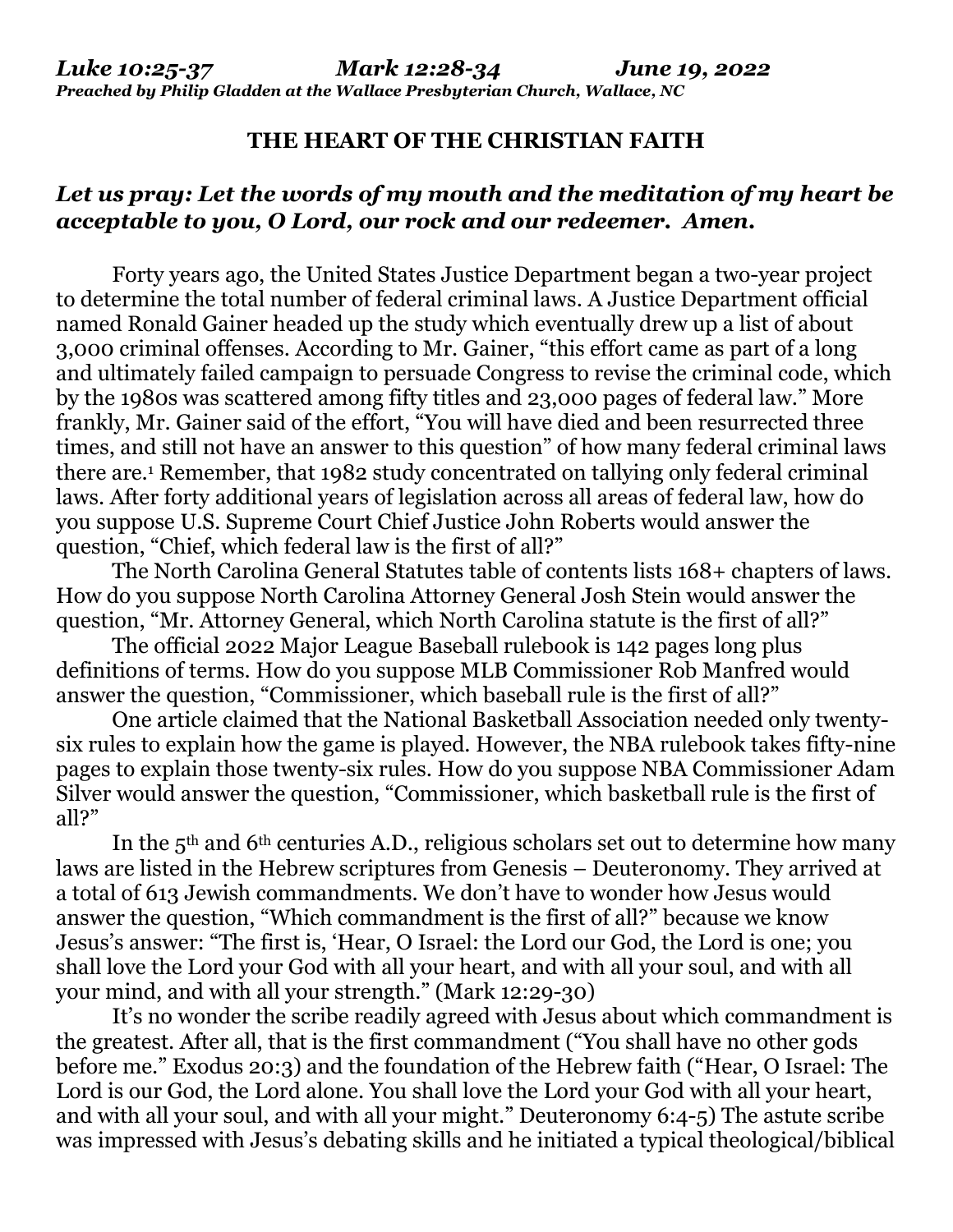conversation with Jesus. In turn, Jesus was duly impressed with the scribe's knowledge of and insight into the true meaning of the law and Jesus commended him.

Of course, Jesus added a second commandment, "You shall love your neighbor as yourself" (Mark 12:32; Leviticus 19:18), a commandment which the scribe would also have been familiar with. However, Jesus put a new twist on the two commandments by pairing them and weaving them together to describe the desired life orientation toward God and neighbor – if you will, the heart of the Christian faith.In his book, *On Christian Doctrine*, St. Augustine of Hippo wrote,"Whoever, therefore, thinks that he [or she] understands the divine Scriptures or any part of them so that it does not build the double love of God and of our neighbor does not understand it at all."<sup>2</sup>

 And, of course, there is the other lawyer's famous and timeless question of Jesus, "And who is my neighbor?" (Luke 10:29) He wanted Jesus to give him a list of people he *had* to love so he wouldn't have to worry about all of the rest of *them*. Instead, Jesus told a story, "A man was going down from Jerusalem to Jericho, and fell into the hands of robbers, who stripped him, beat him, and went away, leaving him half dead." (Luke 10:30) Of course, the twist in this story is, instead of giving the lawyer a list of people to love as your neighbor, Jesus told a story about what it means to love as a neighbor. And, surprise, surprise! The neighbor turned out to be the hated Samaritan, the one who showed the man mercy. Jesus's conclusion? "Go and do likewise." (Luke 10:37)

 In his article about the Great Commandment called "Under the Gaze of the Emperor: Who Is My Neighbor?" Emerson Powery, professor of Biblical Studies at Messiah University in Pennsylvania writes, "The treatment of the neighbor says more about one's theological commitments than any ecclesial confession. Indeed, how one defines the neighbor – that is, how one determines who is one's neighbor – reveals the kind of God in whom one believes."3 American writer Anne Lamott puts it a bit more bluntly, "You can safely assume you've created God in your own image when it turns out that God hates all the same people you do."

 Speaking of "the image of God," it has been suggested that a good way to understand "love your neighbor as yourself" is to see each and every person as created in the image of God, just as you are, and to treat them accordingly. Hand in hand with that goes the kind of love Jesus is talking about (and pretty much everywhere else in the New Testament) – *agape* love, love in action, the kind of love that looks out for the interests of the other person, at least as much as you look out for your own interests, if not more. Here's how 1 John 3:17 puts it: "How does God's love abide in anyone who has the world's goods and sees a brother or sister in need and yet refuses help?"

 The lawyer who asked Jesus "Who is my neighbor?" probably walked away disappointed that Jesus didn't give him the list he wanted. But maybe, just maybe, he also walked away thinking about the true meaning of what it means to be a neighbor. Maybe, just maybe, that lawyer eventually came to the conclusion that the other scribe/lawyer voiced, that to love God and to love your neighbor as yourself "is much more important than all whole burnt offerings and sacrifices." (Mark 12:33)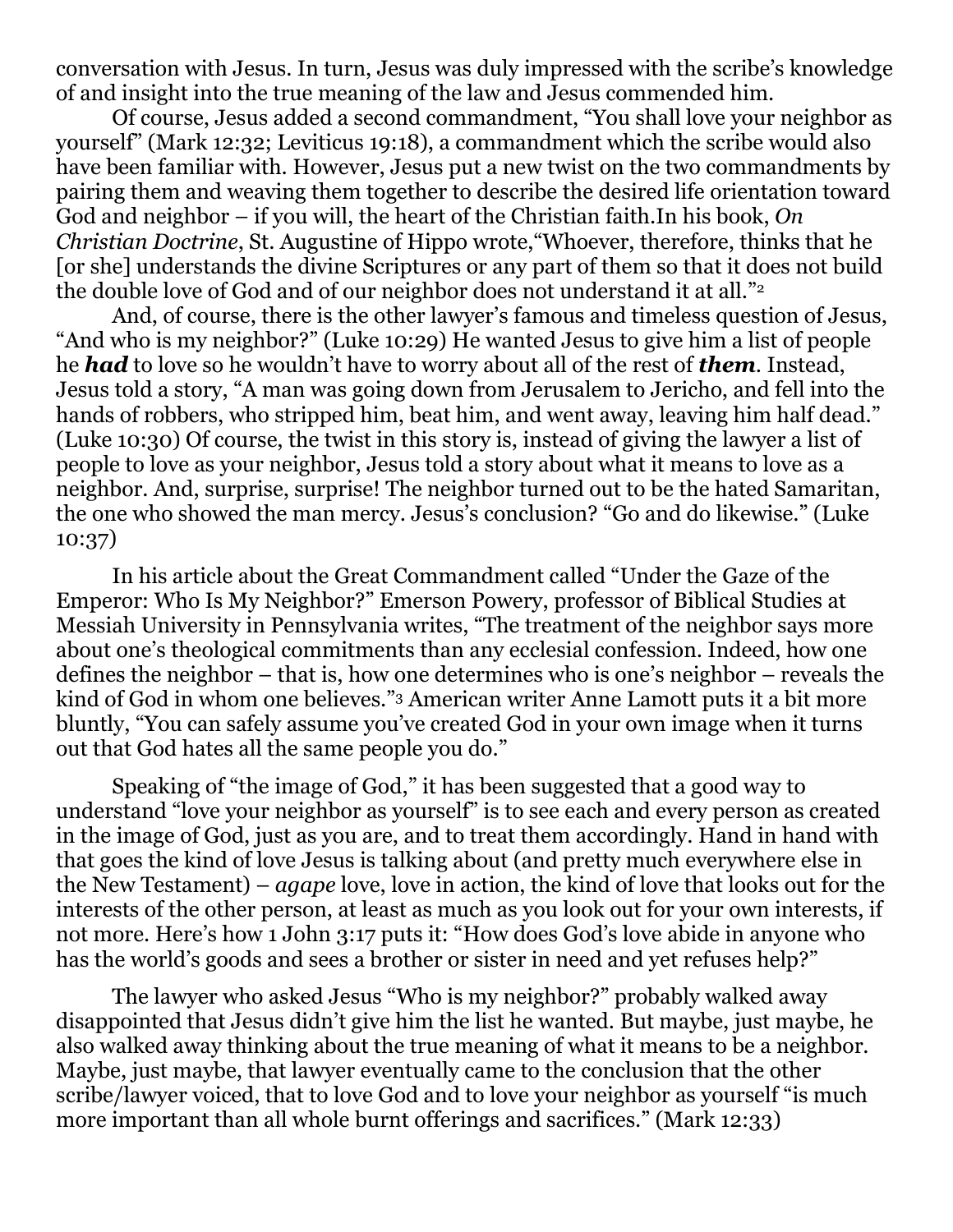Then again, even if the lawyer understood Jesus's story and its meaning, maybe he just didn't want to do what Jesus said to do or he didn't know how to do what Jesus said to do. Because, you know, it's hard, isn't it? In his book called *A Room Called Remember*, Frederick Buechner writes, "A legalistic religion like the Pharisees' is in some ways very appealing. All you have to do in any kind of ethical dilemma is look it up in the book and act accordingly. Jesus, on the other hand, says all you have to do is love God and your neighbors. That may seem more appealing still until, in dilemma after dilemma, you try to figure out just how to go about doing it. The difficulty is increased when you realize that by loving God and your neighbors, Jesus doesn't mean loving as primarily a feeling. Instead, he seems to mean that whether or not any feeling in involved, loving God means honoring and obeying and staying in constant touch with God, and loving your neighbors means acting in their best interests no matter what, even if personally you can't stand them."<sup>4</sup>

 Tuesday night, the board of directors of Duplin Christian Outreach Ministries met here at our church. The executive director, Jeralene Merritt, reported an increase in client applications, with the majority of clients requesting rent assistance. According to FairHousing.com, the fair rental value for two- and three-bedroom homes ranges from \$737 to \$911 a month.5 But Jeralene talked about serving clients who are facing much higher rents and evictions. What does it mean to love your neighbor in such situations? Obviously, supporting the ministries of DCOM (and other agencies and non-profits, especially these days) is one way, maybe even a relatively easy way. A much harder way, of course, is to work to change and design systems that will afford neighbors the same opportunities to reach the same goals (e.g., safe and affordable housing, insurance, food, etc.) that we spend much time and energy obtaining and maybe even taking for granted.

 Ah, and we thought loving God and loving neighbor was hard enough even when it was just kind of general in nature, didn't we? Mother Teresa once said, "I used to pray that God would feed the hungry, or do this or that, but now I pray that He will guide me to do whatever I'm supposed to do, what I can do. I used to pray for answers, but now I'm praying for strength. I used to believe that prayer changes things, but now I know that prayer changes us – and we change things." $6$ 

 Fellow alum of Union Presbyterian Seminary, Rev. Thom Shuman, writes poetry and reflections based on scripture lessons. In a poem he calls "then what," Thom imagines what might have happened *after* Jesus and the scribe agreed on what is the first commandment of all . . .

*then what did they go off and share a pizza and a pitcher; did they agree to disagree; did they shake their heads as the other walked away;*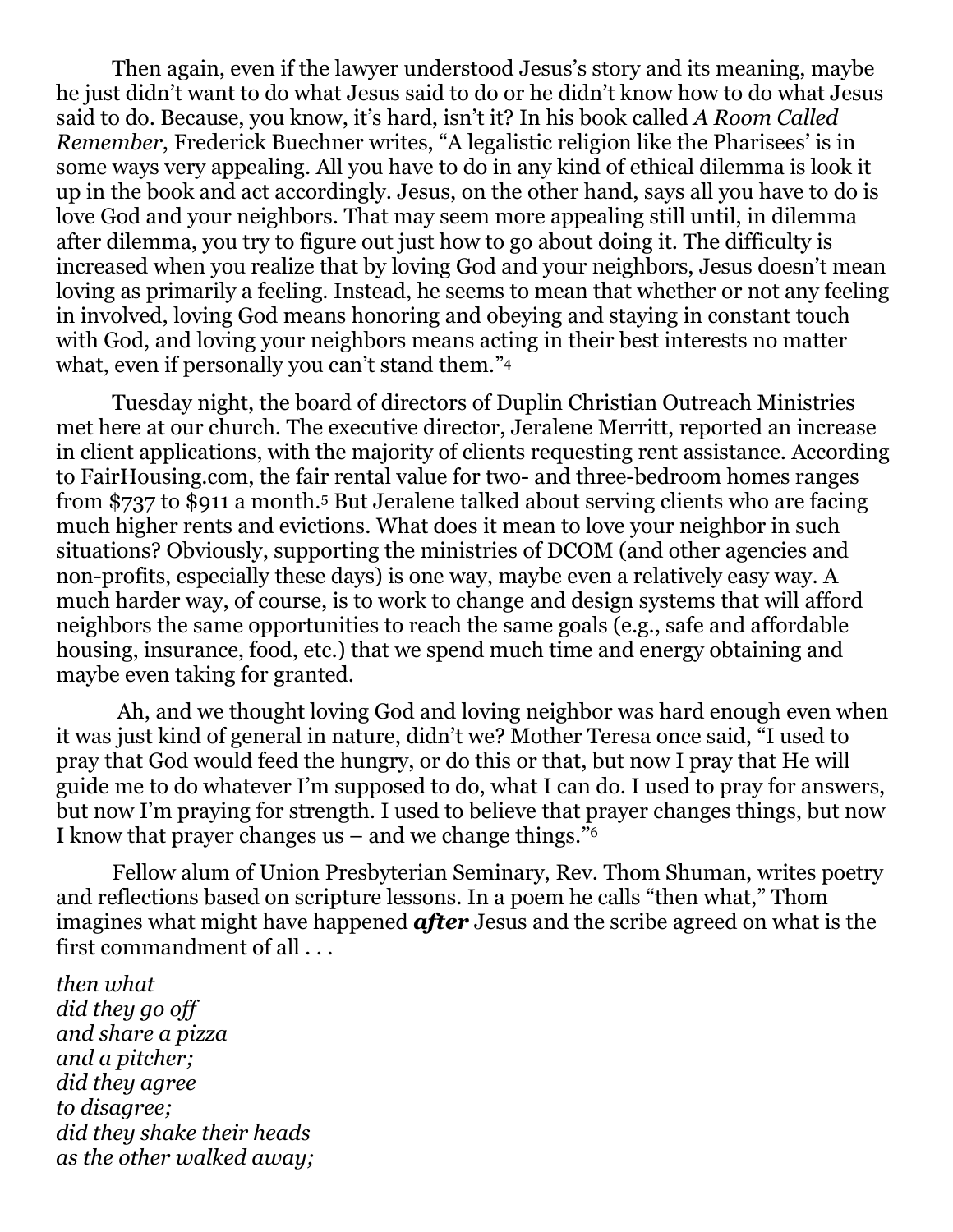*did one say, 'if you knew my neighbors the way I do;' while the other laughed, 'if you knew God the way I do;'* 

*after they agreed that love was what was most important, yet almost impossible to live out, what did they do next?* 

 Episcopal priest Rev. David Sellery reminds us what do next once we agree that loving God and loving neighbor is the heart of the Christian faith: "Large or small, we must bring love to the tasks of today. We work in the love of God. We eat, sleep and rise in his presence. Every task is an opportunity to return and to spread his love. The joy, the sorrow, the boredom, the routines of our day: all are there to be undertaken in love. As Mother Teresa reminds us: 'It is not how much we do that is pleasing to God, but how much love we put into the doing.'"<sup>7</sup>

What better way to end a sermon about loving God and loving neighbor than to share a story about Fred Rogers, the Presbyterian minister who hosted Mister Rogers' Neighborhood on PBS from 1968 –2001. Mister Rogers opened each episode singing "Won't You Be My Neighbor?" Mister Rogers sent one of his most powerful messages about being a neighbor in episode 1065 which aired on May 9, 1969. Mister Rogers invited Officer Clemmons, a black police officer on the show, to cool his feet in a children's wading pool. Officer Clemmons at first declined because he didn't have a towel, but Mister Rogers said he could use his. So, in 1969, when many swimming pools in the United States were still racially segregated, black Officer Clemmons and white Mister Rogers sat side-by-side and cooled their feet in the children's swimming pool. After Officer Clemmons had used Mister Rogers' towel to dry his feet and left, Mister Rogers used the same towel to dry his feet.

In episode 1663 (appropriately called "Love") which aired in 1993, Mister Rogers is sitting outside soaking his feet in a pool. Officer Clemmons shows up for an unexpected (and final) visit to the show. While Officer Clemmons (actually an awardwinning opera singer) sang "Many Ways to Say I Love You," he and Mister Rogers once again soaked their feet together in the pool. At the end, Mister Rogers took his towel and dried Officer Clemmons' feet.

Love God. Love neighbor. As you've heard me say before, quoting Rev. Bruce Reyes-Chow from the Montreat Youth Conference several years ago, "It's all that easy. It's all that hard." But it's the heart of our Christian faith. It's what God calls us to  $\mathbf{do.}$